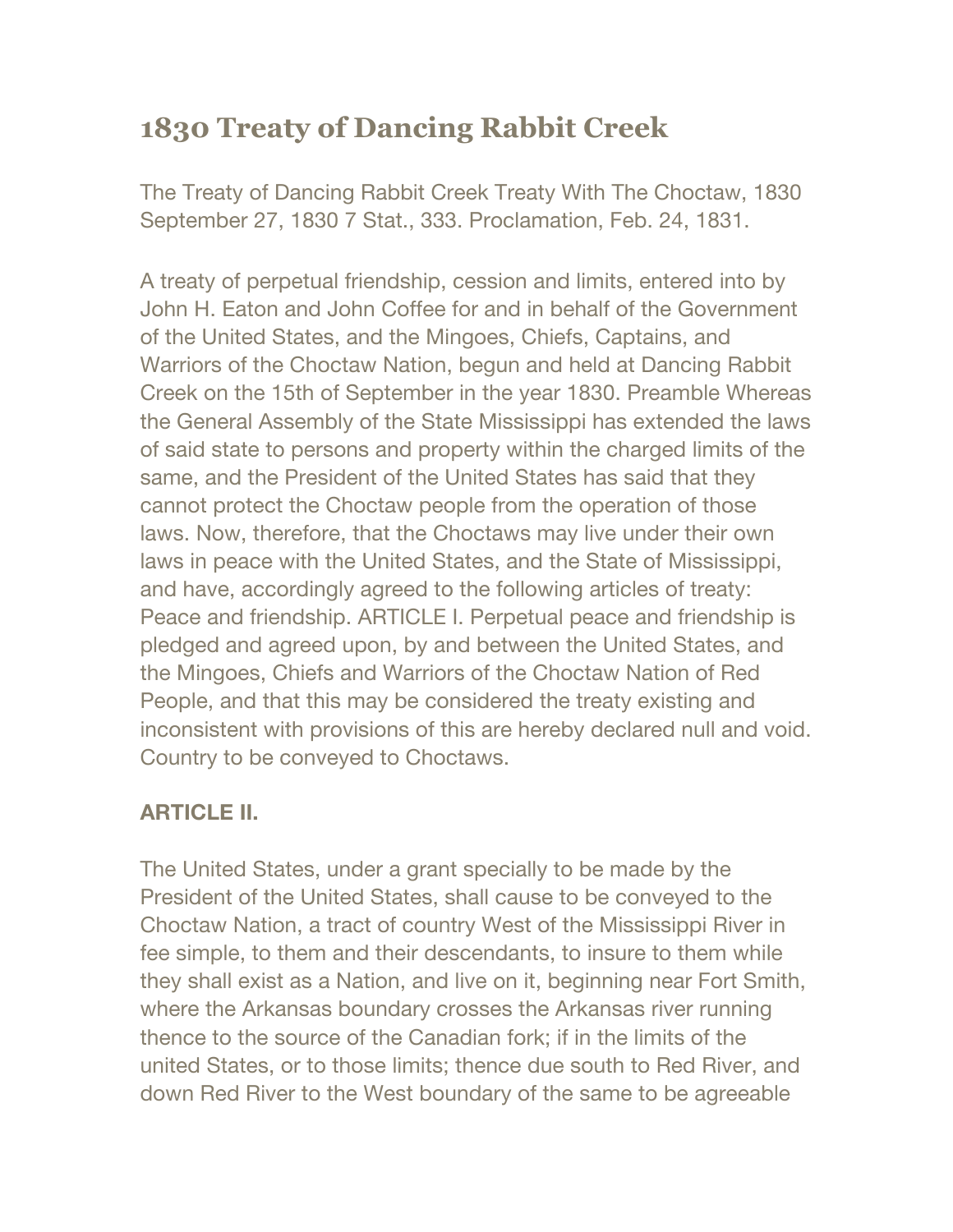to the treaty made and concluded at Washington City in the year 1825. The grant to be executed, so soon as the present treaty shall be ratified.

#### **ARTICLE III.**

In consideration of the provisions contained in the several articles of this Treaty, the Choctaw Nation of Indians consent and hereby cede to the United States, the entire country they own and possess, east of the Mississippi River; and they agree to move beyond the Mississippi River, early as practicable, and will so arrange their removal, that as many as possible of their people not exceeding one half of the whole number, shall depart during the fall of 1831 and 1832; the residue to follow during the succeeding fall of 1833; a better opportunity in this manner will be afforded the Government, to extend to them the facilities and comforts which it is desirable should be extended in conveying them to their new homes.

Country ceded to United States Self-government secured to Choctaws.

# **ARTICLE IV.**

The government and people of the United States are hereby obliged to secure to the said Choctaw Nation of Red People and their descendants: and that no part of the land granted them shall ever be embraced in any territory or state, but the United States shall forever secure said Choctaw Nation from and against all laws, except such as from time to time, may be enacted in their own national councils, not inconsistent with the constitution, treaties and laws of the United States; and except such as may and which have been enacted by Congress to the extent that Congress under the constitution are required to exercise a legislation over Indian affairs. But the Choctaws, should this treaty be ratified, express a wish that Congress may grant to the Choctaws the right of punishing by their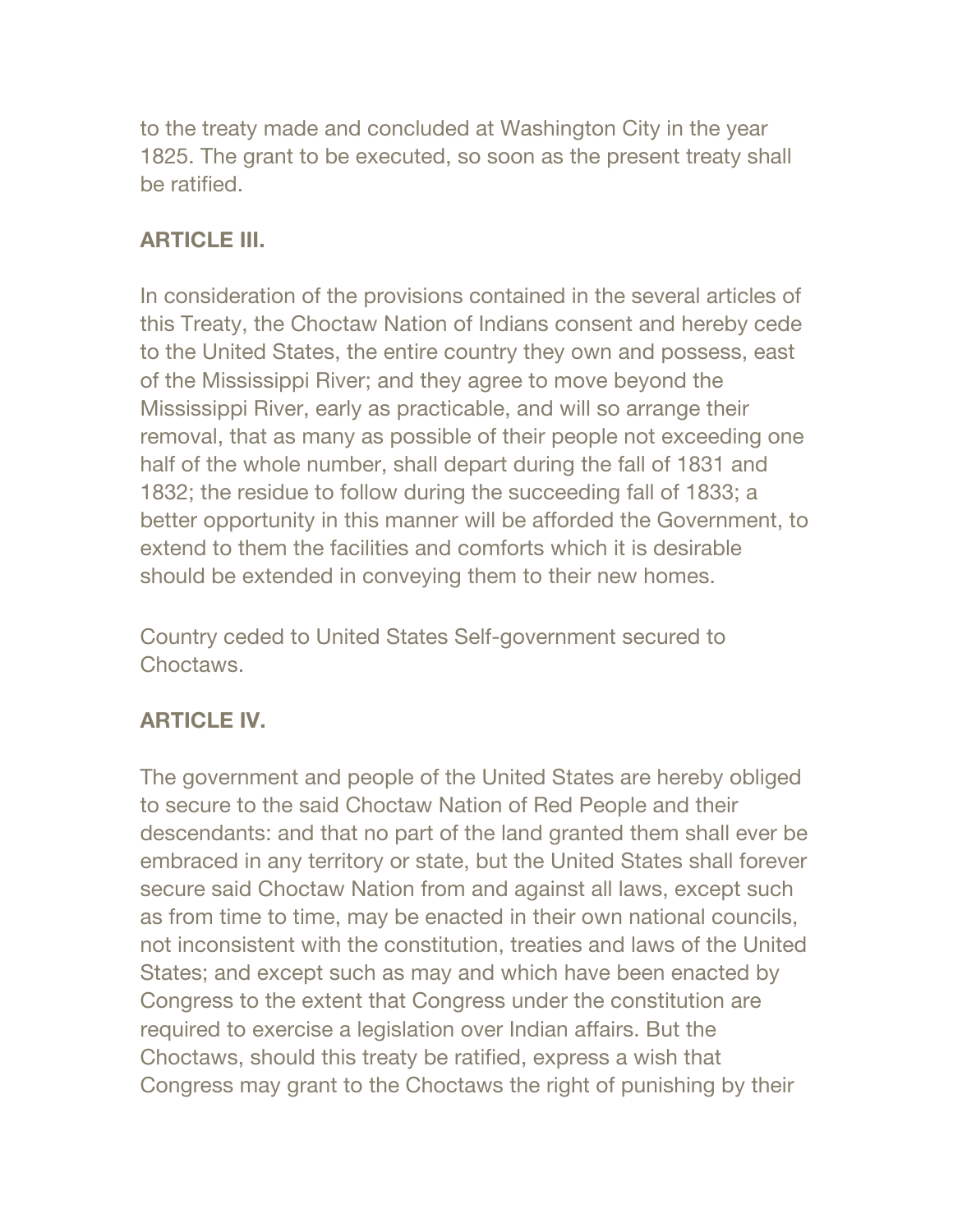own laws, any white man who shall come into their Nation, and infringe any of their National regulations. United states to protect Choctaws, etc. @ This paragraph was not ratified.

#### **ARTICLE V.**

The United States are obliged to protect the Choctaws from domestic strife, and from foreign enemies, on the same principles that citizens of the United States are protected; so that whatever would be a legal demand upon the United States for defense or for wrongs committed by an enemy of a citizen of the United States, shall be equally binding in favor of the Choctaws and in all cases where the Choctaws shall be called upon, by a legally authorized officer of the United States, to fight an enemy, such Choctaw shall receive the pay and other benefits, which citizens of the United States receive in such cases: provided, no war shall be undertaken or prosecuted by said Choctaw Nation, but by declaration made in full council, and to be approved by the United States, unless it be in self defense against an open rebellion, or against an enemy marching into their country; in which cases they shall defend until the United States are advised thereof. Offences against citizens of the United States, etc.

#### **ARTICLE VI.**

Should a Choctaw, or any party of Choctaws, commit acts of violence upon the person or property of a citizen of the United States or join any war party against any neighboring tribe of Indians, without the authority in the preceding article and except to oppose an actual or threatened invasion, or rebellion, such person so offending shall be delivered up to an officer of the United States; but if such offender is not within the control of the Choctaw Nation, then said Choctaw Nation shall not be held responsible for the injury done by said offender. Offences against citizens Of United States, etc.

#### **ARTICLE VII.**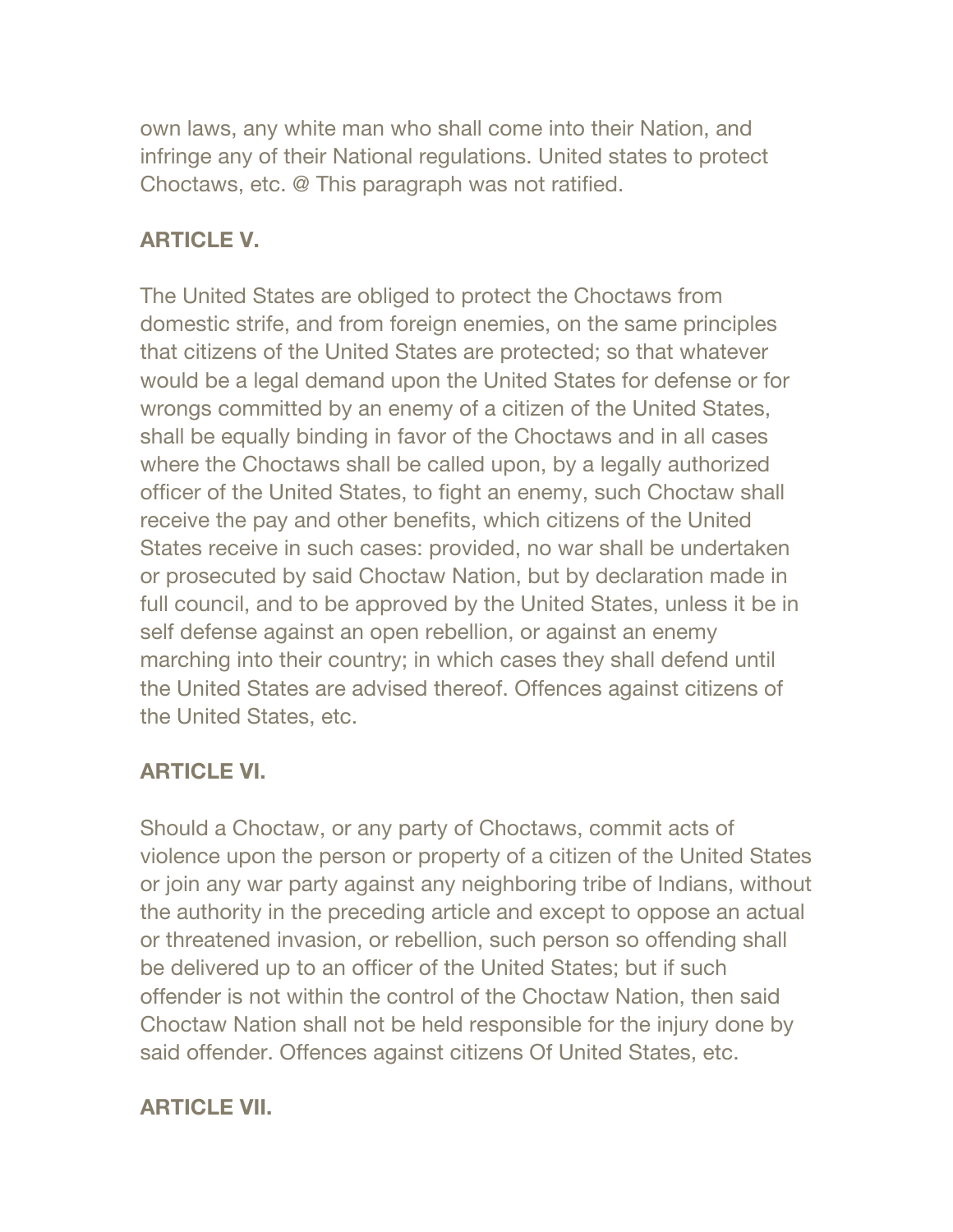All acts of violence committed upon persons and property of the people of the Choctaw Nation, either by citizens of the United States, or neighboring tribes of Red People, shall be referred to some authorized agent by him to be referred to the President of the United States, who shall examine into such cases, and see that every possible degree of justice is done to said Indian party of the Choctaw Nation. Delivery of Offenders.

# **ARTICLE VIII.**

Offenders against the laws of the United States, or any individual state, shall be apprehended and delivered to any duly authorized person where such offender may be found in the Choctaw country, having fled from any part of the United States but in all such cases application must be made to the agent or the Chiefs and the expense of his apprehension and delivery, provided for and paid by the United States. Persons ordered from The Nation, etc.

# **ARTICLE IX.**

Any citizen of the United States, who may be ordered from the Nation by the agent and constituted authorities of the nation, and refused to obey, or return to the Nation, without the consent of the aforesaid persons, shall be subject to such pains and penalties as may be provided by the laws of the United States, in such cases. Citizens of the United States traveling peaceable under the authority of the laws of the United States, shall be under the care and protection of the Nation. Traders to require a written permit.

# **ARTICLE X.**

No person shall expose goods, or other articles for sale, as a trader, without permission from the constituted authorities of the nation, or authority of the laws of the Congress of the United States, under penalty of forfeiting the articles; and the constituted authorities of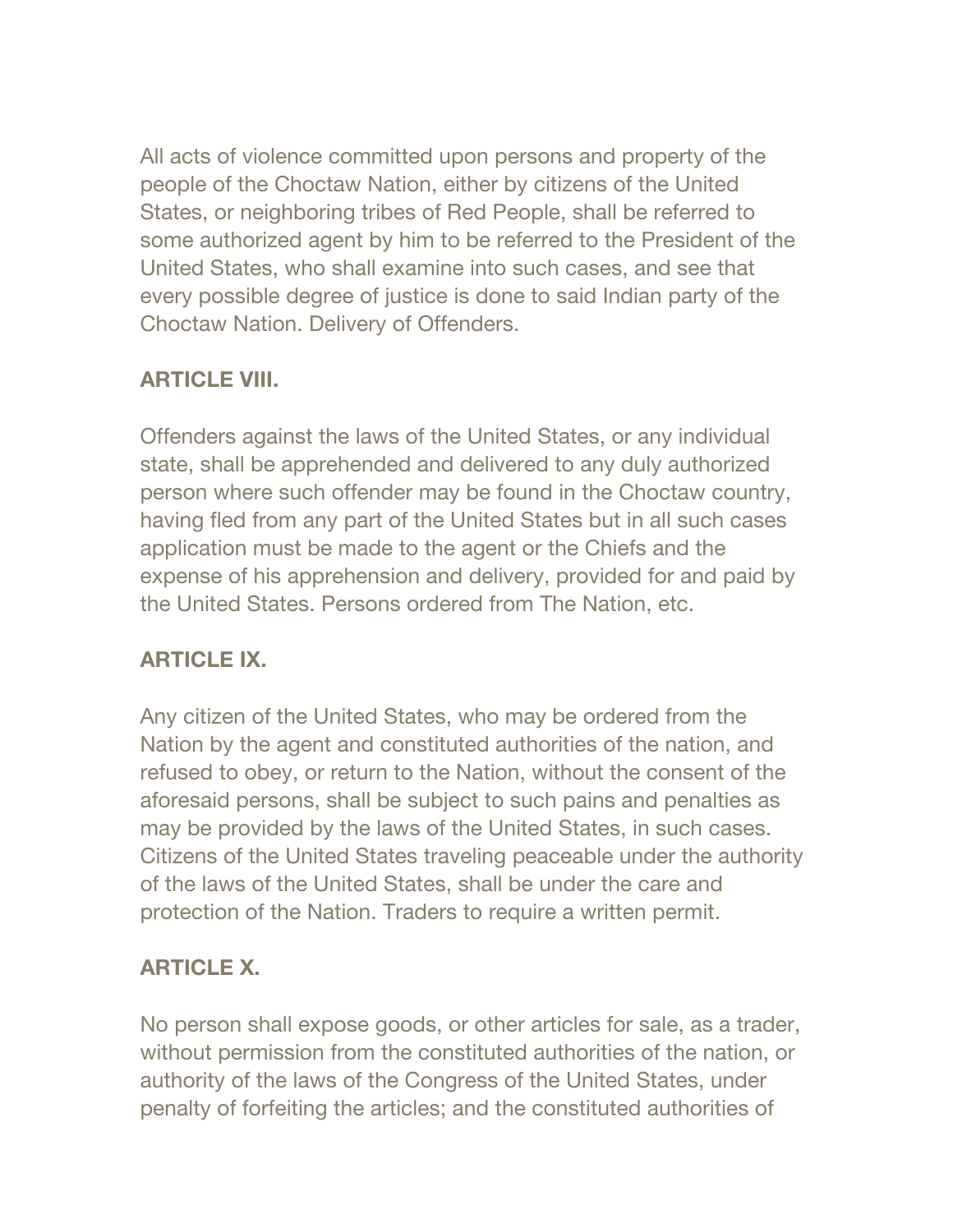said Nation shall grant no license, except to such persons as reside in the nation and are answerable to the laws of the Nation. The United States shall be particularly obliged to assist to prevent ardent spirits from being introduced into the Nation. Navigable streams, post offices, And military posts.

#### **ARTICLE XI.**

Navigable streams shall be free to the Choctaws who shall pay no higher toll or duty than citizens of the United States. It is agreed further that the United States shall establish one or more post offices in said Nation and may establish such military post roads, and posts, as they may consider necessary. Intruders. Theft.

# **ARTICLE XII.**

All intruders shall be removed from the Choctaw Nation and kept without it. Private property to be always respected and on no occasion taken for public purposes without just compensation being made therefore to the rightful owner. If an Indian unlawfully take or steal any property from a white man a citizen of the United States the offender shall be punished. And if a white man unlawfully take or steal anything from an Indian, the property shall be restored and the offender punished. It is further agreed that when a Choctaw shall be given up to be tried for any offence against the laws of the United States if unable to employ counsel to defend him, the United States will do it, that his trial may be fair and impartial. Agent.

# **ARTICLE XIII.**

It is consented that a qualified agent shall be appointed, for the Choctaws, every four years unless sooner removed, by the President, and he shall be removed on petition of the Constituted authorities of the Nation the President being satisfied there is sufficient cause shown. The agent shall fix his residence convenient to the great body of the people, and in the selection of an agent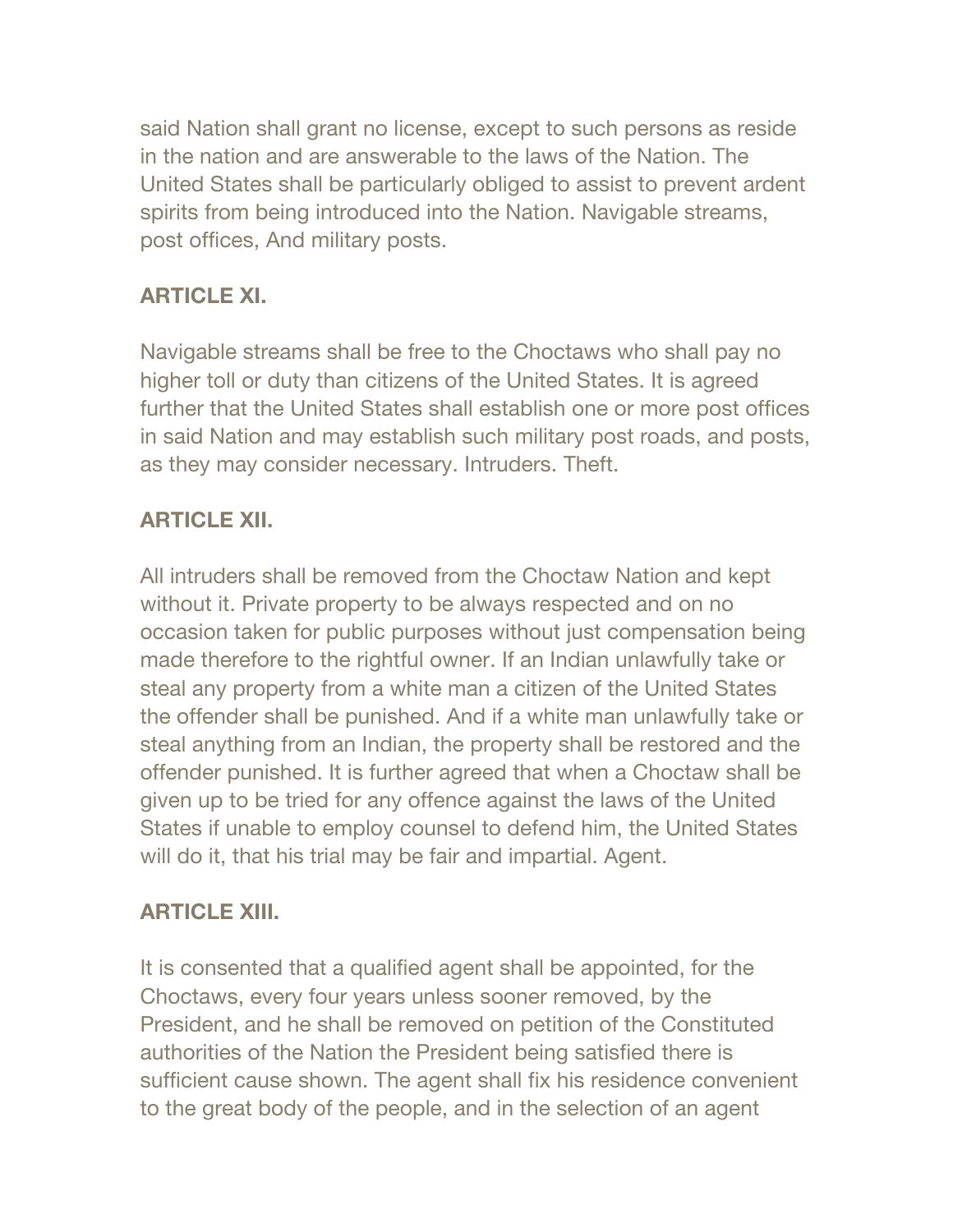immediately after the ratification of this treaty, the wishes of the Choctaw Nation on the subject, shall be entitled to great respect.

Choctaws wishing to become Citizens of the United States.

#### **ARTICLE XIV.**

Each Choctaw head of a family, being desirous to remain, and become a citizen of the States, shall be permitted to do so, by signifying his intention to the agent within six months from the ratification of this treaty, and he or she shall thereupon been titled to a reservation of one section of six hundred and forty acres of land, to be bounded by sectional lines of survey; in like manner, shall be entitled to one half that quantity, for each unmarried child which is living with him, over ten years of age, and a quarter section to such child as may be under ten years of age to adjoin the location of the parent. If they reside upon said lands intending to become citizens of the States, for five years after the ratification of this treaty, in that case, a grant of land in fee simple shall be issued; said reservation shall include the present improvement of the head of the family, or a portion of it. Persons who claim under this article shall not lose the privileges of a Choctaw citizen, but if they ever remove are not to be entitled to any portion of the Choctaw annuity. Annuities. Reservations for chiefs.

# **ARTICLE XV.**

To each of the Chiefs in the Choctaw Nation (to wit), greenwood LeFlore, Nutackachie and Mushulatubbee, there is granted a reservation of four sections of land two of which shall include and adjoin their present improvements and the other two located where they please but on unoccupied, unimproved lands; such sections shall be bounded by sectional lines, and with the consent of the President, they may sell the same. Also, to the three principal chiefs, and to their successors in office, there shall be paid two hundred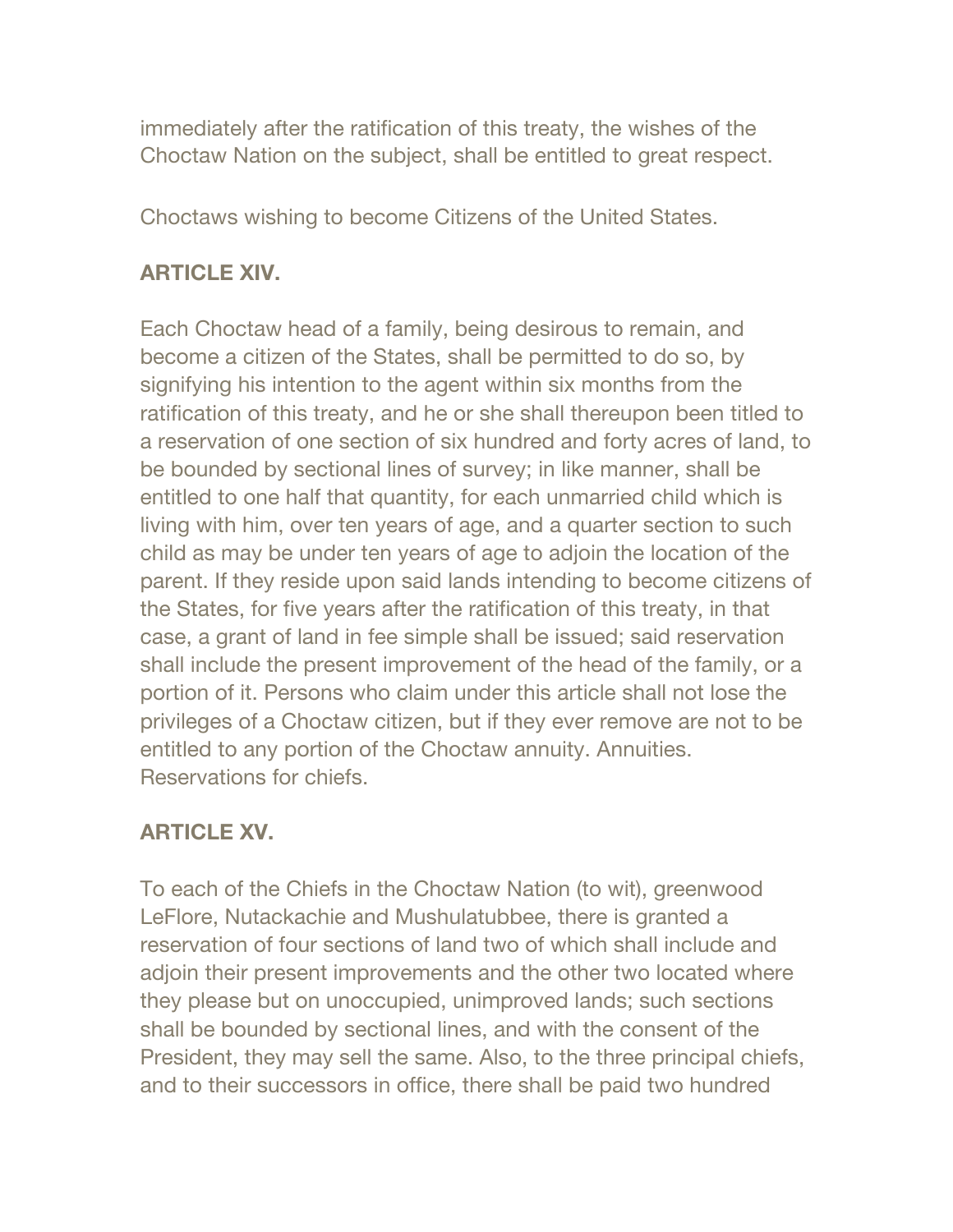and fifty dollars, annually while they shall continue in their respective offices; except to Moshulatubbee, who, as he has an annuity of one hundred and fifty dollars, for life, under a former treaty, shall receive only the additional sum of one hundred dollars, while he shall continue in office, as chief. And if in addition to this the Nation shall think proper to elect and additional principal chief of the whole to superintend and govern, upon republican principle, he shall receive annually, for his services, five hundred dollars, which allowance to the chiefs, and the successors in office, shall continue for twenty years. At any time when in military service, and while in service by authority of the United States, the district chiefs, under and by selection of the President, shall be entitled to the pay of Majors; and the chief, under the same circumstances, shall have the pay of a Lieutenant Colonel. The speakers of the three districts, shall receive twenty five dollars a year for four each; and the three secretaries one to each of the Chiefs, fifty dollars each for four years. Each Captain of the Nation, the number not to exceed ninety-nine, thirty three from each district, shall be furnished, upon removing to the west, with each a good suit of clothes, and a broad sword, as an outfit, and for four years, commencing with the first of their removal shall each receive fifty dollars a year, for the trouble of keeping their people at order in settling; and whenever they shall be in military service, by authority of the United States, shall receive the pay of a captain. Removal of Indians. Cattle

#### **ARTICLE XVI.**

In wagons, and with steamboats, as may be found necessary, the United States agree to remove the Indians to their new homes, at their expense, and under the care of discreet and careful persons, who will be kind and brotherly to them. They agree to furnish them with ample corn and beef, or pork for themselves and their families, for twelve months, after reaching their new homes. It is agreed further, that the United States will take all their cattle, at the valuation of some discreet person to be appointed by the President, and the same shall be paid for in money after their arrival at their new homes,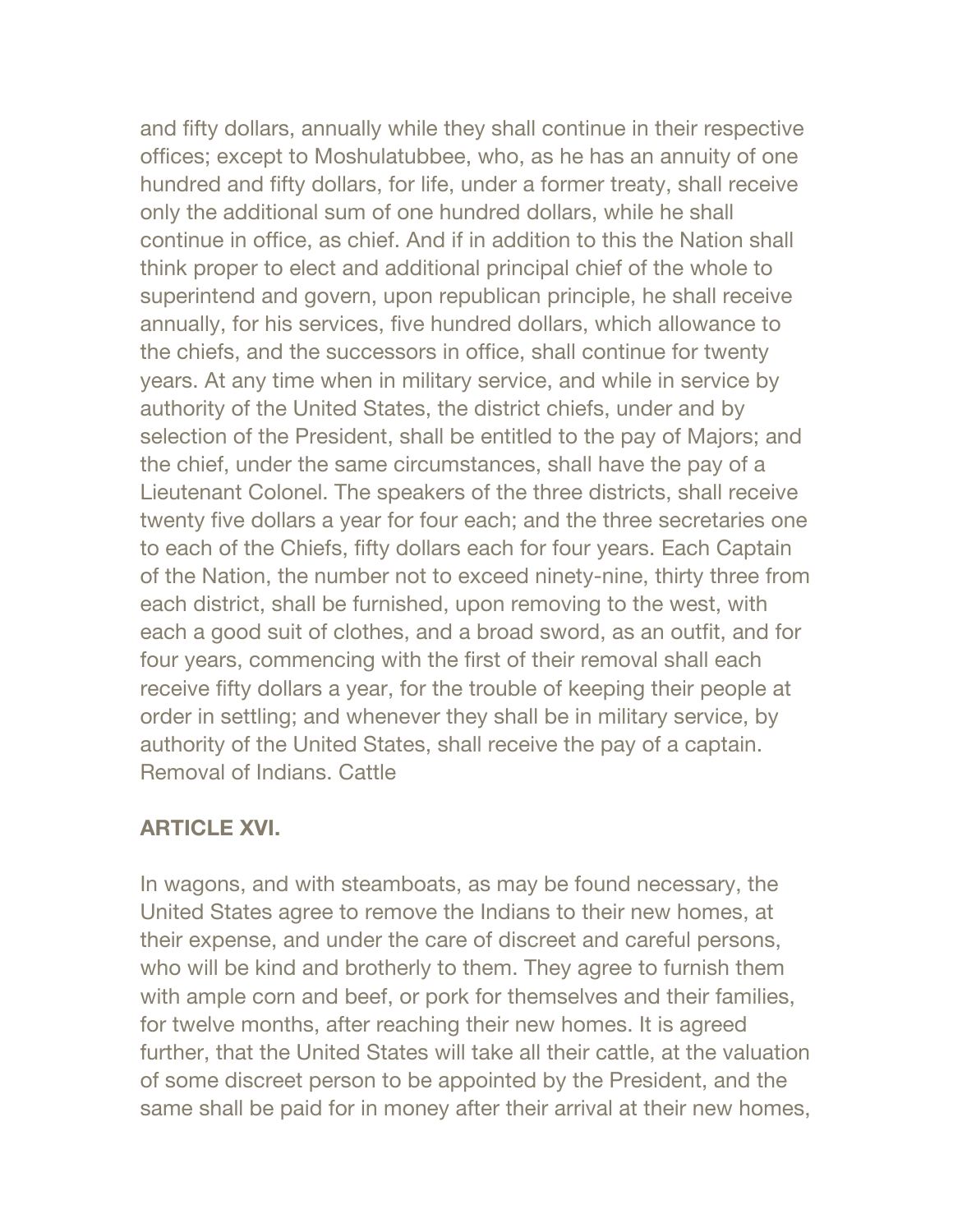or other cattle, such as may be desired, shall be furnished them; notice being given, through their agent of their wishes upon this subject of their removal, that time to supply the demand may be afforded. Annuities under former treaties. Further annuity.

#### **ARTICLE XVII.**

The several annuities and sums secured under former treaties, to the Choctaw Nation and people, shall continue, as though this treaty had never been made. And it is further agreed, that the United States, in addition, will pay the sum of twenty thousand dollars for twenty years, commencing after their removal to the West, of which in the first year after their removal, ten thousand dollars shall be divided and arranged, to such as may not receive reservations under this treaty. Survey of ceded lands, etc.

# **ARTICLE XVIII.**

The United States shall cause the lands hereby ceded, to be surveyed: and surveyors may enter the Choctaw country for that purpose; conducting themselves properly, and disturbing or interrupting none of the Choctaw people. But no person is to be permitted to settle within the Nation, or the lands to be sold, before the Choctaws shall remove. And for the payment of the several amounts secured in this Treaty, the lands hereby ceded, are to remain in a fund pledged to that purpose, until the debt shall be provided for and arranged. And further is it agreed, that in the construction of this treaty, wherever well founded doubts shall arise it shall be construed most favorable towards the Choctaws. Reservations of land, for- - Certain individuals Heads of families. Captains. Orphans

# **ARTICLE IX.**

The following reservations of land are hereby admitted. To Col. David Fulsom, four sections of which two shall include his present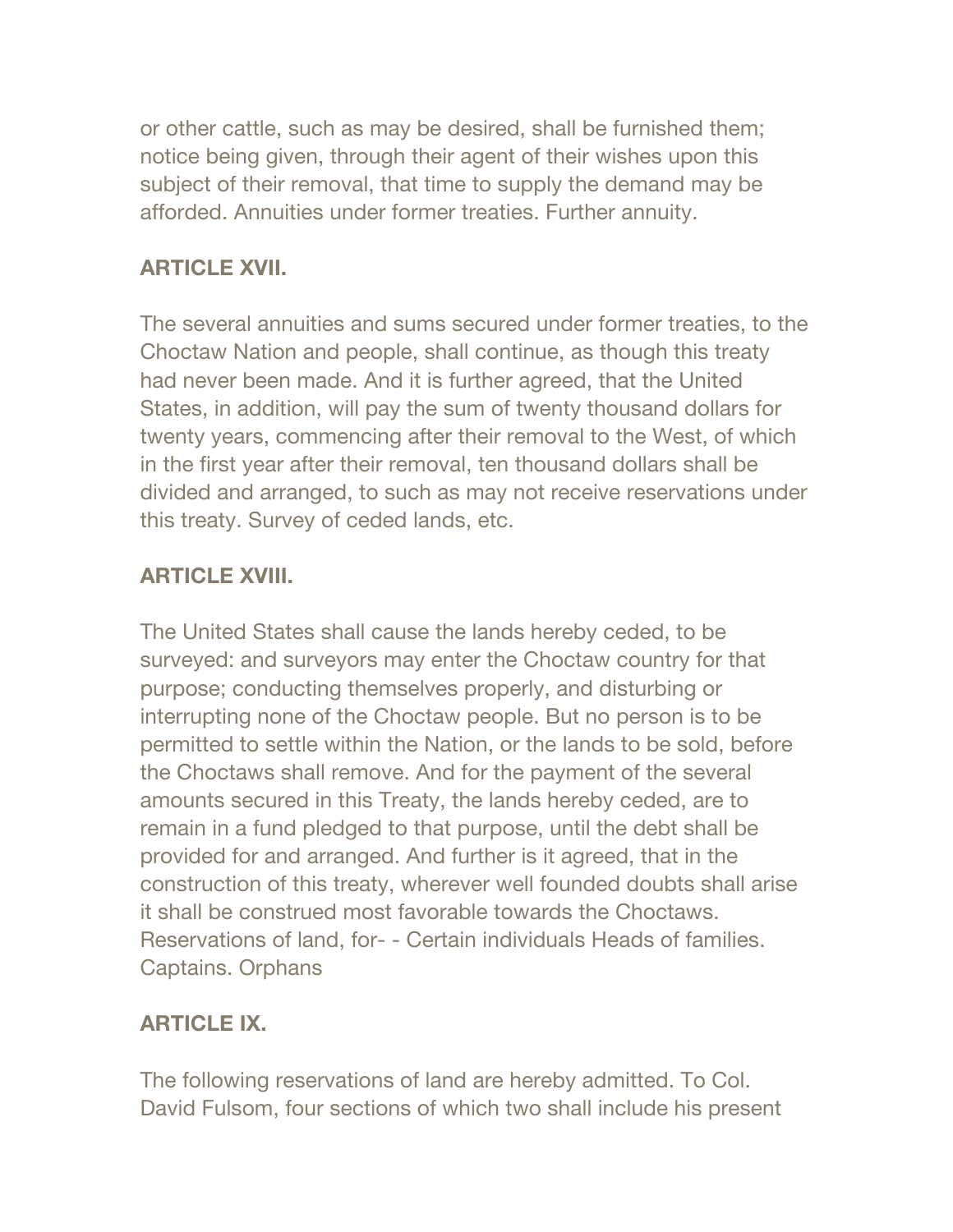improvement, and two may be located elsewhere, on unoccupied, unimproved land. To I. Garland, Col. Robert Cole, Tuppanahomer, John Pitchlynn, Charles Juzan, Johokebetubbe, Eaychahobia, Ofehoma, Two Sections each, to include their improvements, and to be bounded by sectional lines; and the same may be disposed of and sold, with the consent of the President, and that others, not provided for, may be provided for, there shall be reserved as follows: First, one section to each head of a family, not exceeding forty in number, who during the present year, may have had in actual cultivation with a dwelling house thereon, fifty acres or more. Secondly, three quarter sections after the manner aforesaid, to each head of a family, not exceeding four hundred and sixty, as shall have cultivated thirty acres or less than fifty, to be bounded by quarter sections lines of survey, and to be contiguous and adjoining. Third, one half section as aforesaid to those who shall have cultivated from twenty to thirty acres: the number, not to exceed four hundred: Fourth, a quarter section as aforesaid to such as shall have cultivated from twelve to twenty acres, the number not to exceed three hundred and fifty persons. Each of said class of cases, shall be subject to the limitations contained in the first class and shall be so located as to include that part of the improvement, which contains the dwelling house. If a greater number shall be found to be entitled to reservations, under the several classes of this article, than it is stipulated for under the limitation prescribed; then, anad in that case the chiefs, separately or together, shall determine the persons who shall be excluded in the respective districts. Fifth, any captain, the number not exceeding ninety persons, who, under the provisions of this article shall receive less than a section, he shall be entitled to an additional quantity of half a section, adjoining to his other reservation. The several reservations secured under this article may be sold, with the consent of the President of the United States; but should any prefer it, or omit to take a reservation for the quantity he may be entitled to, the United States will, on his removing, pay fifty cents an acre, after reaching their new homes; provided, that before the first of January next, they shall provde to the agent, or some other authorized person, to be appointed, proof of his claim and the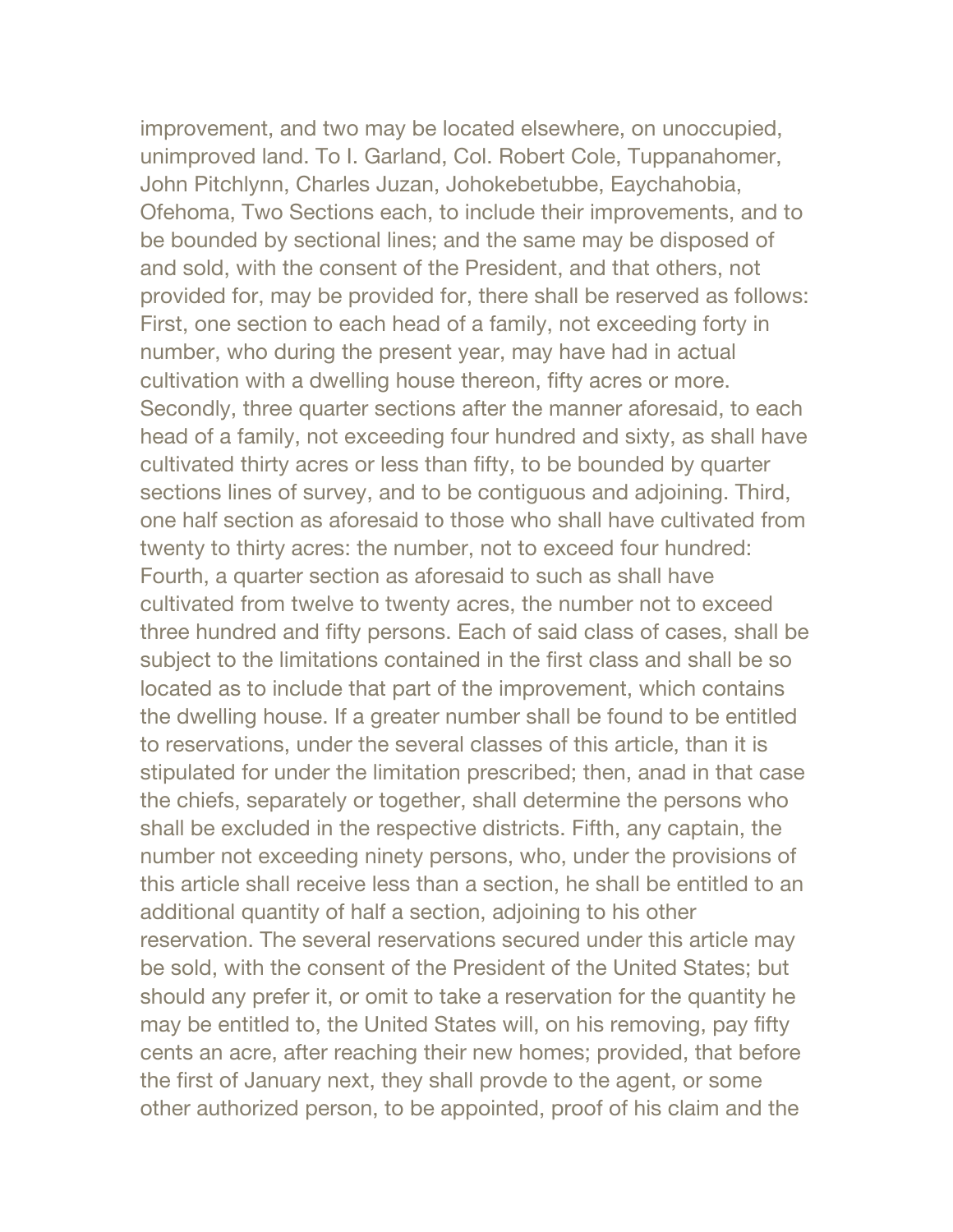quantity of it. Sixth, likewise children of the Choctaw Nation, residing in the Nation, who have neither father nor mother, a list of which, with satisfactory proof of parentage, being filed with agent in six months to be forwarded to the War Department, shall be entitled to a quarter section of land, to be located under the direction of the President, and with his consent, the same may be sold, and the proceeds applied to some beneficial purpose for the benefit of said orphans. Stipulations by United States For the benefit of the Choctaws.

#### **ARTICLE XX.**

The United States agree and stipulate as follows, that for the benefit and advantage of the Choctaw people, and to improve their condition, there shall be educated under the direction of the President, and at the expense of the United States, forty Choctaw youths, for twenty years. This number shall be kept at school; and as they finish their education others, to supply their places shall be received for the period stated. The United States agree also, to erect a council house, at some convenient, central paint, after their people shall be settled, and a house for each chief; also, a church, for each of the three districts, to be used as school houses, until the Nation may conclude to build others: and for these purposes, ten thousand dollars shall be appropriated. Also fifty thousand dollars (viz.) twentyfive hundred dollars annually shall be given for the support of three teachers of schools, for twenty-five hundred dollars annually shall be given for the support of three teachers of schools, for twenty years. Likewise, there shall be furnished to the Nation, three Blacksmiths one for each district for sixteen years, and a qualified mill Wright for five years; also there shall be furnished the following articles; twenty one hundred blankets; to each warrior who emigrated, a rifle, moulds, wipers and ammunition; one thousand axes, ploughs, hoes, wheels, and cards each; and four hundred looms. There shall also be furnished one ton of iron, and two hundred weight of steel annually to each district for sixteen years. Annuity to certain old warriors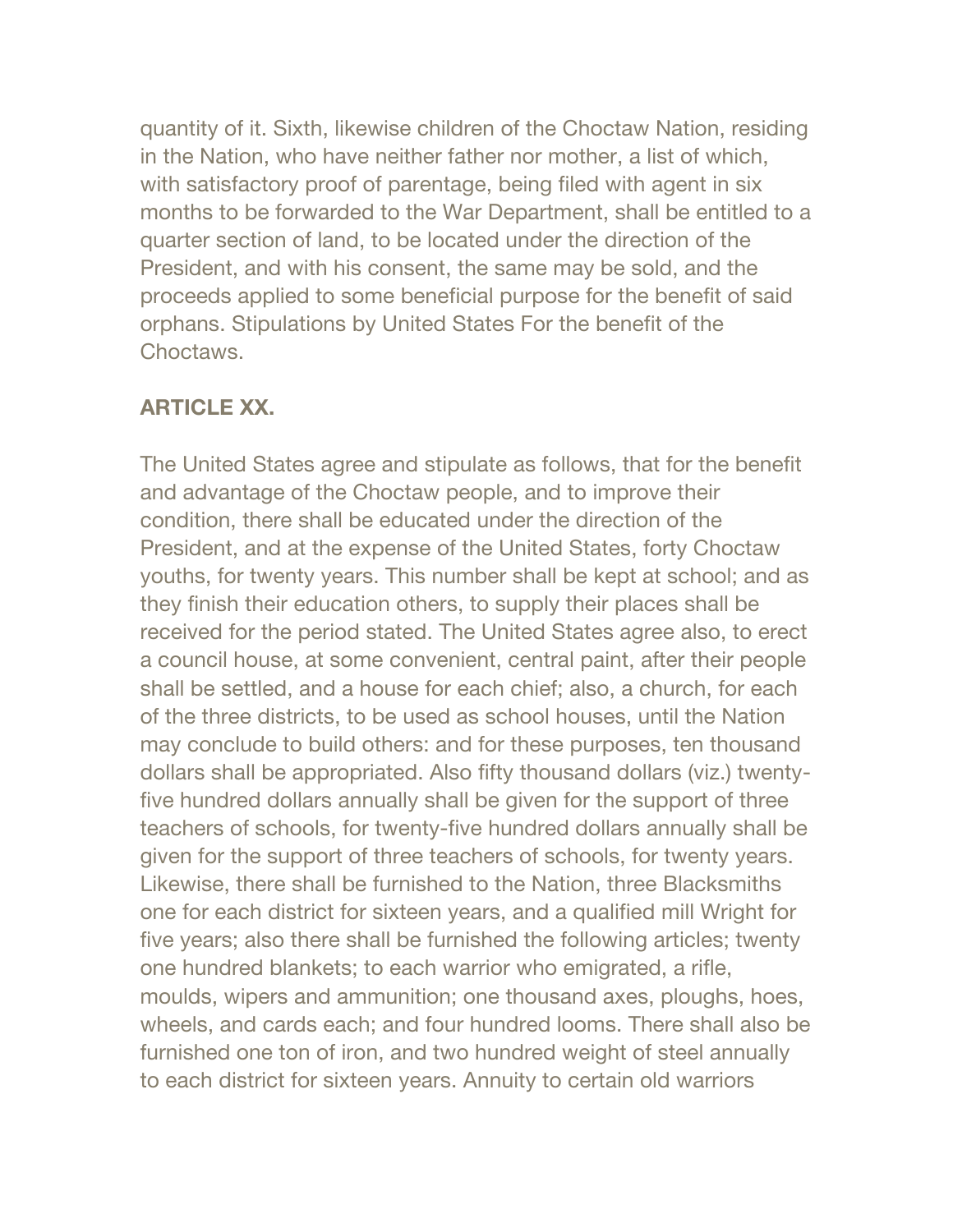# **ARTICLE XXI.**

A few Choctaw warriors yet survive, who marched and fought in the army of General Wayne; the whole number stated not to exceed twenty. These it is agreed, shall hereafter while they live, receive twenty-five dollars a year; a list of them to be early as practicable, and within six months, made out and presented to the agent, to be forwarded to the War Department. Delegate to Congress.

# **ARTICLE XXII.**

the chiefs of the Choctaws who have suggested that their people are in a state of rapid advancement in education and refinement and have impressed a solicitude that they might have the privilege of a Delegate on the floor of the House of Representatives extended to them. The commissioners do not feel that they can, under a treaty stipulation, accede to the request; but at their desire, present it in the treaty, that Congress may consider of and decide the application. Done and signed and executed by the commissioners of the United States, and the Chiefs, Captains, and head men of the Choctaw Nation, Dancing Rabbit Creek, this 27th day of September, eighteen hundred and thirty.

Jno. H. Eaton, Greenwood Leflore, Nittucachee, his x mark, Hopiaunchahubbee, his x mark, Captainthalke, his x mark, Iyacherhopia, his x mark, Archalater, his x mark, Pisinhocuttubbee, his x mark, Little leader, his x mark, Cowehoomah, his x mark, Imnullacha, his x mark, Shupherunchahubbee, his x mark, Oaklaryubbee, his x mark, Arpalar, his x mark, Hoparmingo, his x mark, Tieberhoomah, his x mark, Mahayarchubbee, his x mark, Metubbee, his x mark, Issaterhoomah, his x mark, Tunnuppashubbee, his x mark, Hoshhopia, his x mark, Maarshunchahubbee, his x mark, Daniel McCurtain, his x mark, Hoktoontubbee, his x mark, Mingo Hoomah, his x mark, Tishohakubbee, his x mark, Pennasha, his x mark, Mottubbee, his x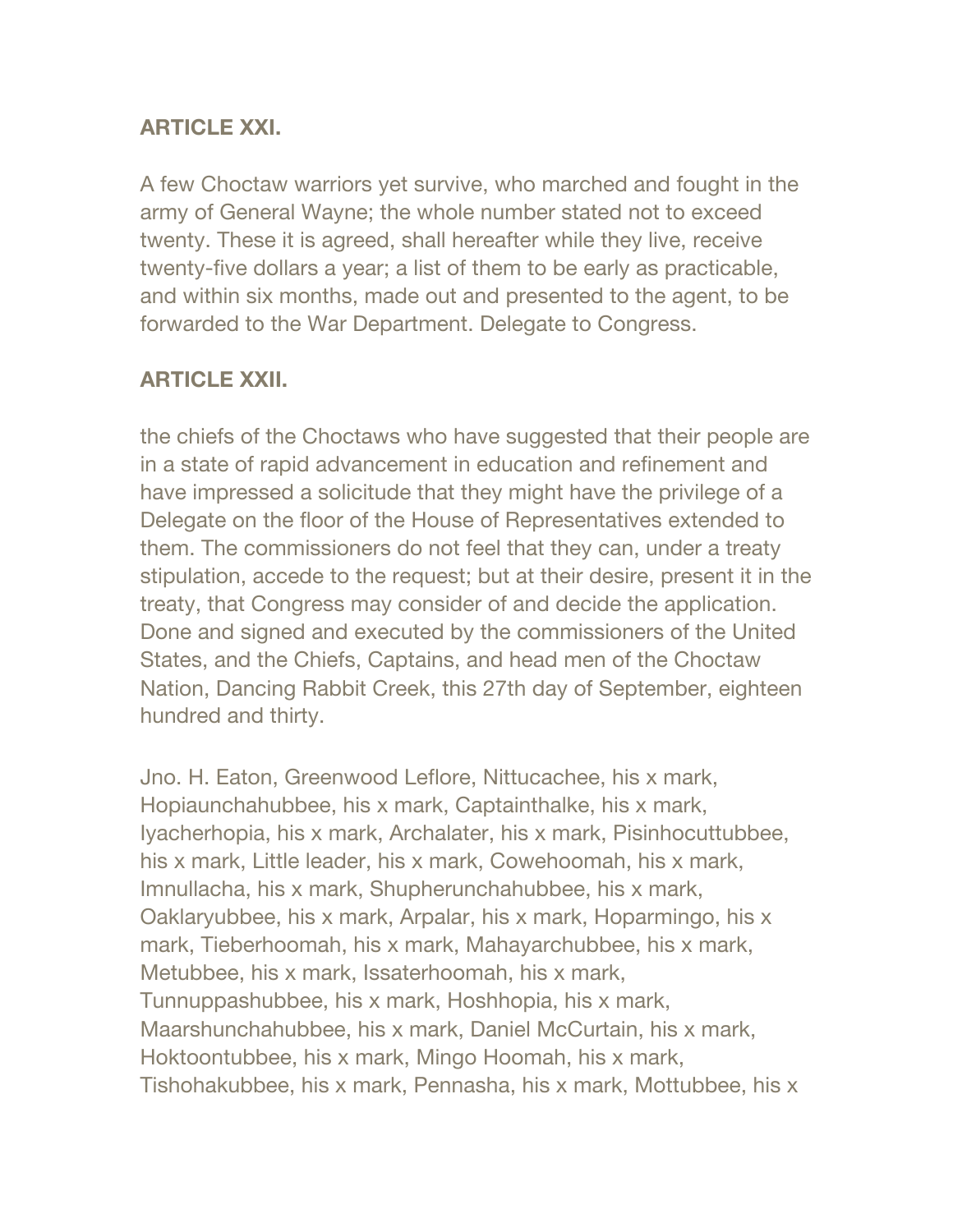mark, Ishmaryubbee, his x mark, Lewis Wilson, his x mark, Hohinshamartarher, his x mark, Emarhinstubbee, his x mark, Thomas Wall, Arlartar, his x mark, Tishonouan, his x mark, Isaac James, his x mark, Aryoshkermer, his x mark, Hopiaisketina, his x mark, Arnokechatubbee, his x mark, Posherhoomah, his x mark, Arharyotubbee, his x mark, James Vaughan, his x mark, Meshameye, his x mark, Yobalarunehahubbee, his x mark, Robert Cole, his x mark, Lewis Perry, his x mark, Hopeatubbee, his x mark, Jno. Coffee, Musholatubbee, his x mark, Holarterhoomah, his x mark, Zishomingo, his x mark, Pistiyubbee, his x mark, Offahoomah, his x mark, Onnahubbee, his x mark, Tullarhacher, his x mark, Maanhutter, his x mark, Tillamoer, his x mark, Artopilachubbee, his x mark, Nitterhoomah, his x mark, Pukumna, his x mark, Holber, his x mark, Isparhoomah, his x mark, Tishoholarter, his x mark, Artooklubbetushpar, his x mark, Arsarkatubbee, his x mark, Chohtahmatahah, his x mark, Okocharyer, his x mark, Warsharshahopia, his x mark, Misharyubbee, his x mark, Tushkerharcho, his x mark, Nuknacrahookmarhee, his x mark, James Karnes, his x mark, Narlanalar, his x mark, Inharyarker, his x mark, Narharyubbee, his x mark, James McKing, Istonarkerharcho, his x mark, Kinsulachubbee, his x mark, Gysalndalra, bm, his x mark, Sam S. Worcester, Nittahubbee, his x mark, Warsharchahoomah, his x mark, Hopiaintushker, his x mark, Shemotar, his x mark, Thomas Leflore, his x mark, Shokoperlukna, his x mark, Robert Folsom, his x mark, Kushonolarter, his x mark, Phiplip, his x mark, Ishteheka, his x mark, Holubbee, his x mark, Mokelareharhopin, his x mark, Artonamarstubbe, his x mark, Hoshahoomah, his x mark, Chuallahoomah, his x mark, Eyarhocuttubbee, his x mark, John McKolbery, his x mark, Tikbachahambe, his x mark, Walking Wolf, his x mark, Big Axe, his x mark, Tushkochaubbee, his x mark, Tishowakayo, his x mark, John Garland, his x mark, Ishleyohamube, his x mark, William Foster, Hugh A. Foster, Jno. Pitchlynn, Jr., Sholohommastube, his x mark, Lauwechubbe, his x mark, Ofenowo, his x mark, Kaloshoube, his x mark, Ishtemeleche, his x mark, Silas D. Fisher, his x mark, Hekatube, his x mark, Jerry Carney, his x mark, Panshastubbee, his x mark, Joel H. Nail, his x mark, Kocohomma,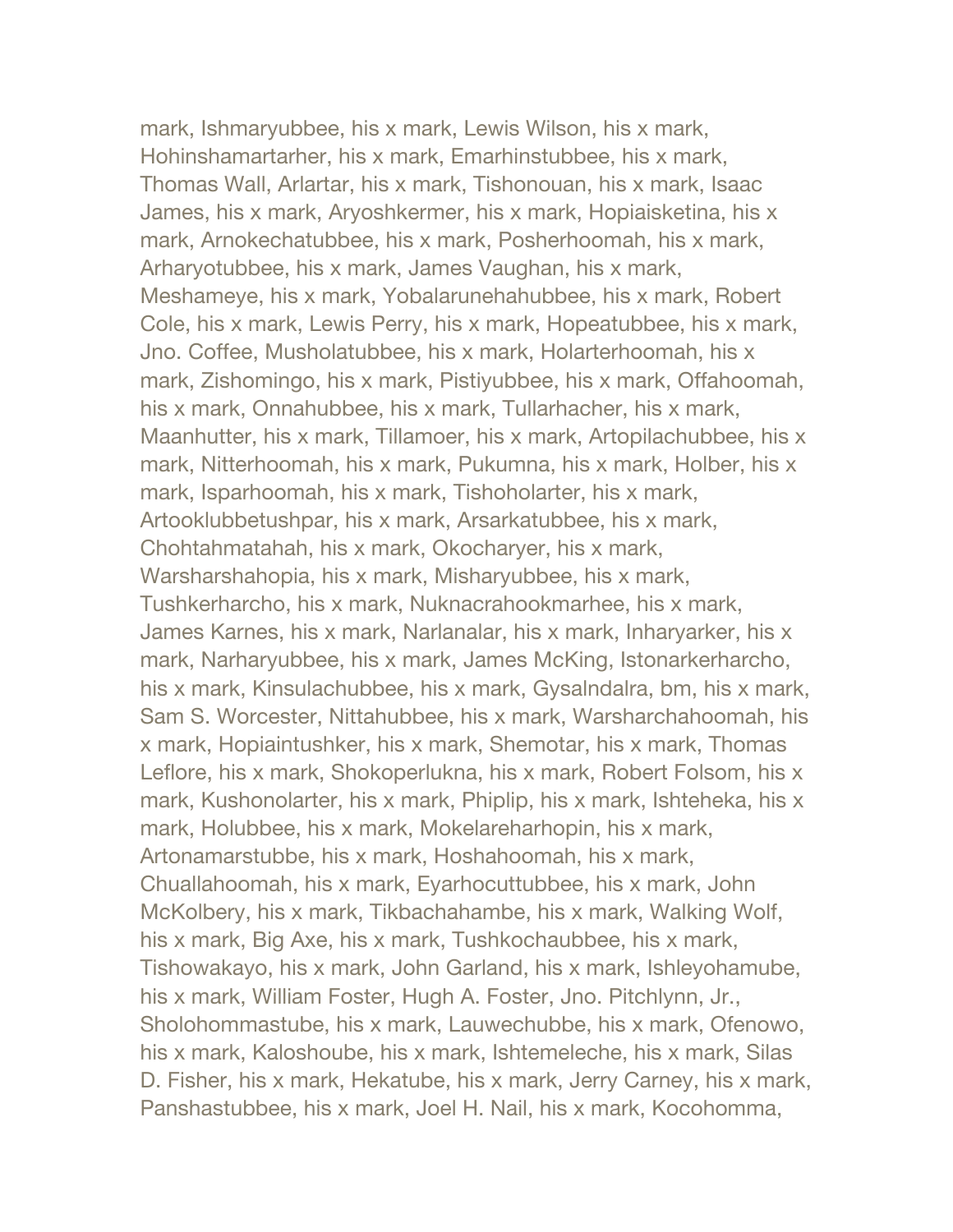his x mark, Panshstickubbee, his x mark, Oklanowa, his x mark, James Fletcher, his x mark, William Trahorn, his x mark, Tethetayo, his x mark, Tishoimita, his x mark, Zadoc Brashears, his x mark, Isaac Perry, his x mark, Hiram King, his x mark, Nultlahtubbee, his x mark, Kothoantchahubbee, his x mark, Okentahubbe, his x mark, John Jones, his x mark, Isaac Jones, his x mark, Muscogee, his x mark, Joseph Kincaide, his x mark, Heshohomme, his x mark, Benjm. James, his x mark Aholiktube, his x mark, John Waide, his x mark, Bob, his x mark, Ittabe, his x mark, Folehommo, his x mark, Koshona, his x mark, Jacob Folsom, Ontioerharcho, his x mark Pierre Juzan, David Folsom, Tesho, his x mark, Hoshehammo, his x mark, Ahekoche, his x mark, Atoko, his x mark, Emthtahabe, his x mark, Isaac Folsom, his x mark, Hakseche, his x mark, John Washington, his x mark, P. P. Pitchlynn, his x mark, Hopia Stonakey, his x mark, William Wade, his x mark, Holittankchahubbee, his x mark, Neto, his x mark, Silas D. Pitchlynn, Toshkahemmitto, his x mark, Emokloshahopie, his x mark, Thomas W. Foster, his x mark, Levi Perkins, his x mark, Ishlonocka Hoomah, his x mark, Ogla Enlah, his x mark, Tuska Hollattuh, his x mark, Eyarpulubbee, his x mark, Living War Club, his x mark, Charles Jones, his x mark, Hocklucha, his x mark, Eden Nelson, his x mark,

In presence of- - E. Breathitt, secretary to the Commission William Ward, agent for Choctaws, John Pitchlynn, United States interpreter, M. Mackey, United States interpreter, Geo. S. Gaines, of Alabama, R. P. Currin, Like Howard, Sam S. Worcester, Jno. N. Byrn, John Bell, Jno. Bond.

Various Choctaw persons have been presented by the Chiefs of the nation, with a desire that they might be provided for. Being particularly deserving, an earnestness has been manifested that provision might be made for them. It is therefore by the undersigned commissioners here assented to, with the understanding that they are to have no interest in the reservations which are directed and provided for under the general Treaty to which this is a supplement.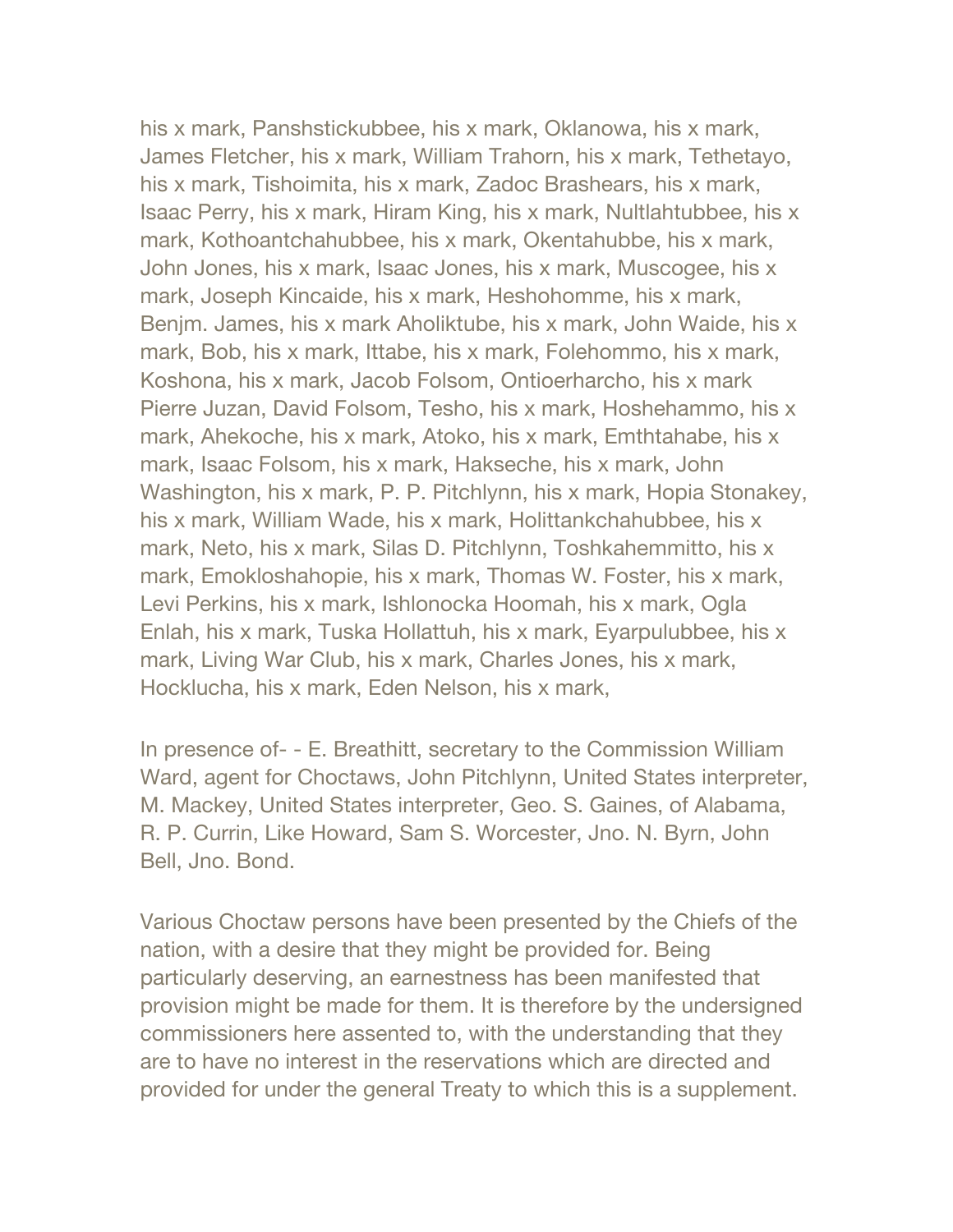As evidence of the liberal and kind feelings of the President and Government of the United States the Commissioners agree to the request as follows, (to wit) Pierre Juzan, Peter Pitchlynn, G. W. Harkins, Jack Pitchlynn, Israel Fulsom, Louis Laflore, Benjamin James, Joel H. Nail, Hopoynjahubbee, Onorkubbee, Benjamin Laflore, Michael Laflore and Allen Yates and wife shall be entitled to a reservation of two sections of land each to include their improvement where they at present reside, with the exception of the three first named persons and Benjamin Laflore, who are authorized to locate one of their sections on any other unimproved and unoccupied land, within their respective districts.

#### **ARTICLE II.**

And to each of the following persons there is allowed a reservation of a section and a half of land, (to wit) James L. McDonald, Robert Jones, Noah Wall, James Campbell, G. Nelson, Vaughn Brashears, R. Harris, Little Leader, S. Foster, J. Vaughn, L. Durans, Samuel Long, T. Magagha, Thos. Everge, Giles Thompson, Tomas Garland, John Bond, William Laflore, and Turner Brashears, the two first named persons, may locate one section each, anmd one section jointly on any unimproved and unoccupied land, these not residing in the Nation; The others are to include their present residence and improvement. Also one section is allowed to the following persons (to wit) Middleton Mackey, Wesley Train, Choclehomo, Moses Foster, D. W. Wall, Charles Scott, Molly Nail, Susan Colbert, who was formerly Susan James, Samuel Garland, Silas Fisher, D. McCurtain, Oaklahoma, and Polly Fillecuthey, to be located in entire sections to include their present residence and improvement, with the exception of Molly Nail and Susan Colbert, who are authorized to locate theirs, on any unimproved unoccupied land. John Pitchlynn has long and faithfully served the nation in character of United States interpreter, he has acted as such for forty years, in consideration it is agreed, in addition to what has been done for him there shall be granted to two of his children, (to wit) Silas Pitchlynn, and Thomas Pitchlynn one section of land each, to adjoin the location of their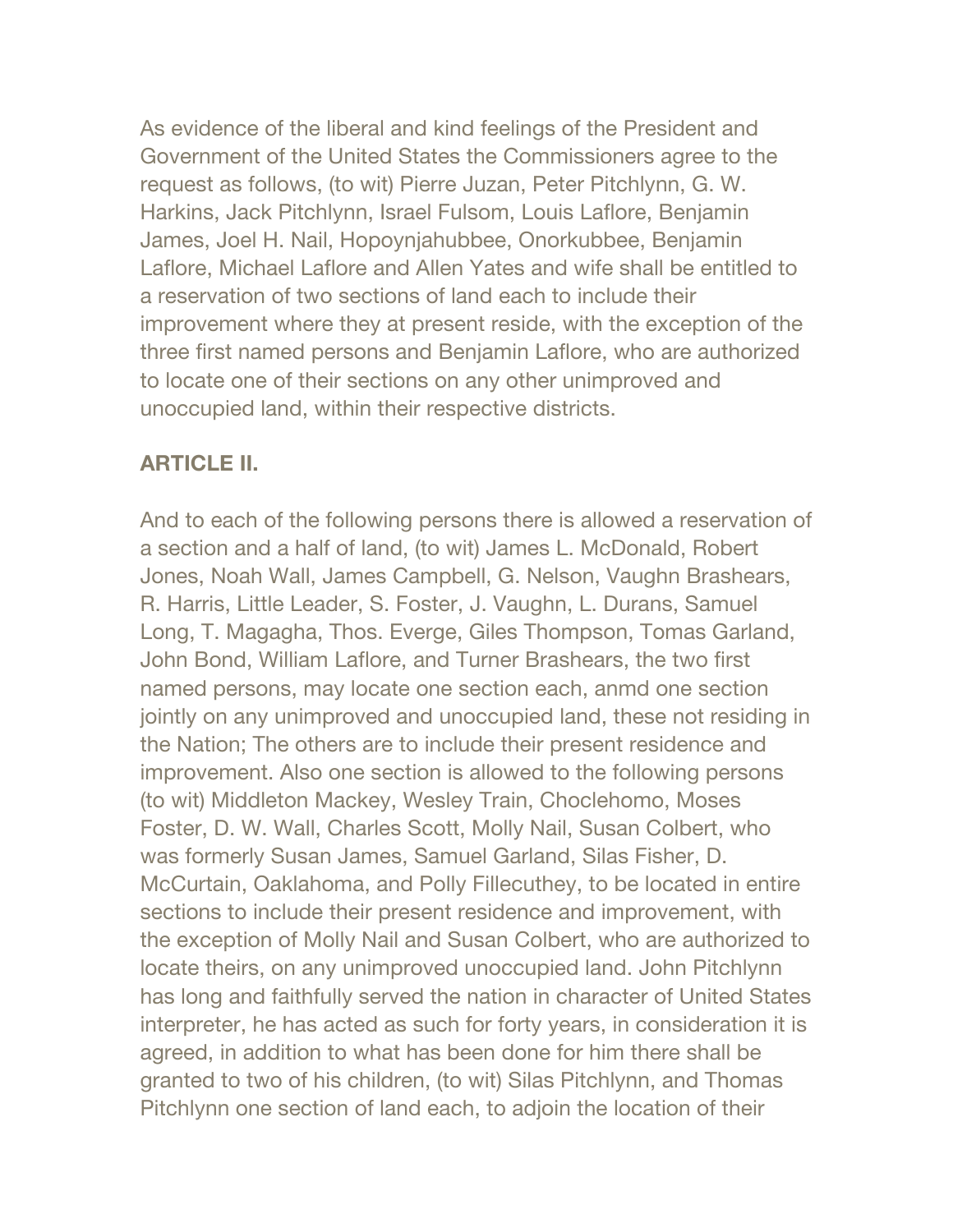father; likewise to James Madison and Peter sons of Mushulatubbee one section of land each to include the old house and improvement where their father formerly lived on the old military road adjoining a large Prairie. And to Henry Groves son of the Chief Natticache there is one section of land given to adjoin his father's land. And to each of the following persons half a section of land is granted on any unoccupied and unimproved lands in the Districts where they respectively live (to wit) Willis Harkins, James D. Hamilton, William

#### [\*318]

Juzan, Tobias Laflore, Jo Doke, Jacob Fulsom, P. Hays, Samuel Worcester, George Hunter, William Train, Robert Nail and Alexander McKee. And there is given a quarter section of land each to Delila and her five fatherless children, she being a Choctaw woman residing out of the nation; also the same quantity to Peggy Trihan, another Indian woman residing out of the nation and her two fatherless children; and to the widows of Pushmataha, and Apukshunnubbee, who were formerly distinguished Chiefs of the nation and for their children four quarter sections of land, each in trust for themselves and their children. All of said last mentioned reservations are to be located under and by direction of the President of the United States.

# **ARTICLE III.**

The Choctaw people now that they have ceded their lands are solicitous to get to their new homes early as possible and accordingly they wish that a party may be permitted to proceed this fall to ascertain whereabouts will be most advantageous for their people to be located. It is therefore agreed that three or four persons (from each of the three districts) under the guidance of some discreet and well qualified person or persons may proceed during this fall to the west upon examination of the country. For their time and expenses the United States agree to allow the said twelve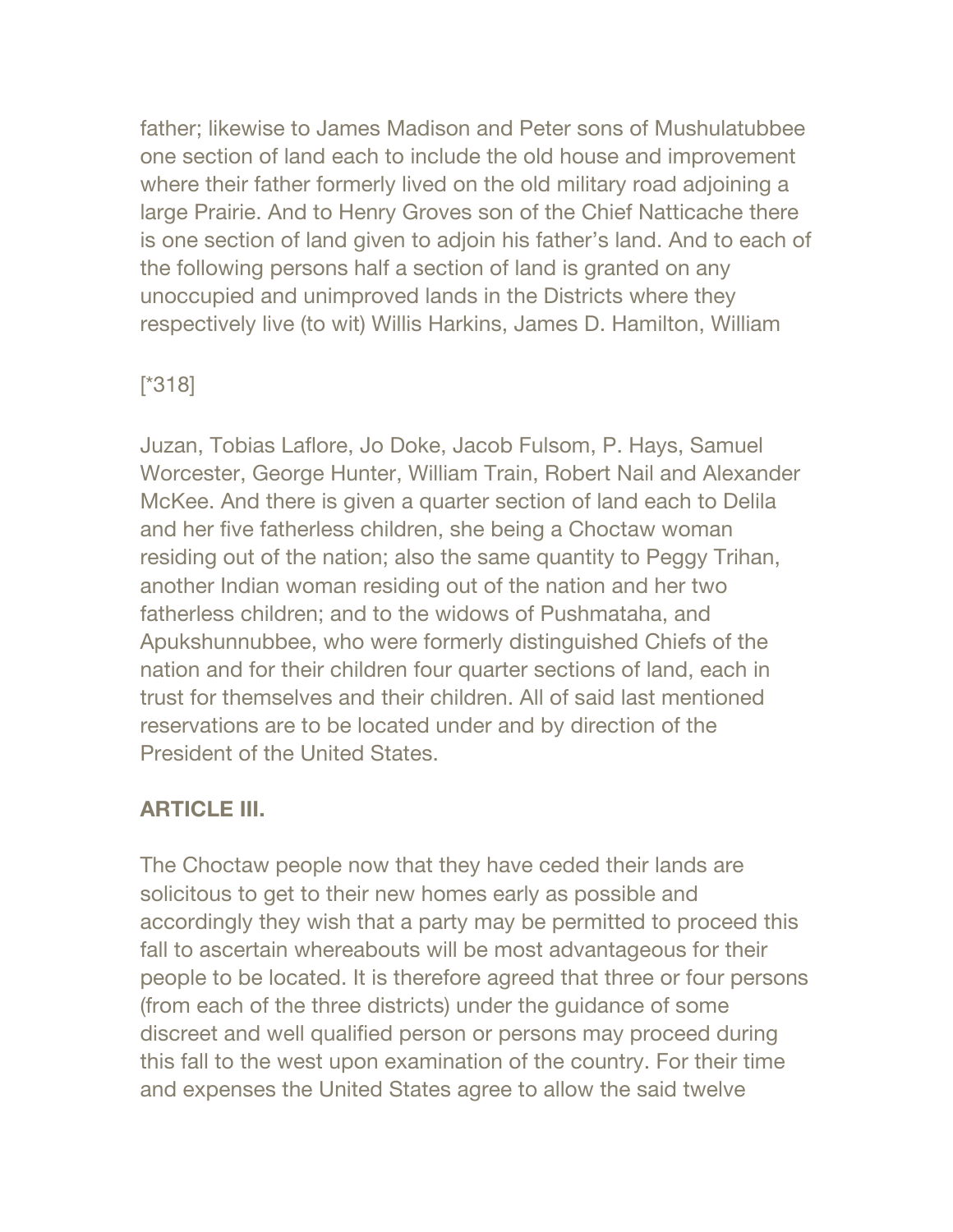persons two dollars a day each, not to exceed one hundred days, which is deemed to be ample time to make an examination. If necessary, pilots acquainted with the country will be furnished when they arrive in the west.

#### **ARTICLE IV.**

John Donly of Alabama who has several Choctaw grand children and who for twenty years has carried the mail through the Choctaw Nation, a desire by the Chiefs is expressed that he may have a section of land, it is accordingly granted, to be located in one entire section, on any unimproved and unoccupied land. Allen Glover and George S. Gaines licensed Traders in the Choctaw Nation, have accounts amounting to upwards of nine thousand dollars against the Indians who are unable to pay their said debts without distressing their families; a desire is expressed by the chiefs that two sections of land be set apart to be sold and the proceeds thereof to be applied toward the payment of the aforesaid debts. It is a agreed that two sections of any unimproved and unoccupied land be granted to George S. Gaines who will sell the same for the best price he can obtain and apply the proceeds thereof to the credit of the Indians on their accounts due to the before mentioned Glover and Gaines; and shall make the application to the poorest Indian first. At the earnest and particular request of the Chief Greenwood Laflore there is granted to David Haley one-half section of land to be located in a half section on any unoccupied and unimproved land as a compensation, for a journey to Washington City with dispatches to the Government and returning others to the Choctaw Nation. The foregoing is entered into, as supplemental to the treaty concluded yesterday. Done at Dancing Rabbit Creek the 28th day of September, 1830.

Jno. H. Eaton, [L. S.] Jno. Coffee, [L. S.] Greenwood Leflore, [L. S.] Nittucachee, his x mark, [L. S.] Mushulatubbee, his x mark, [L. S.] Offahoomah, his x mark, [L. S.] Eyarhoeuttubbee, his x mark, [L. S.]